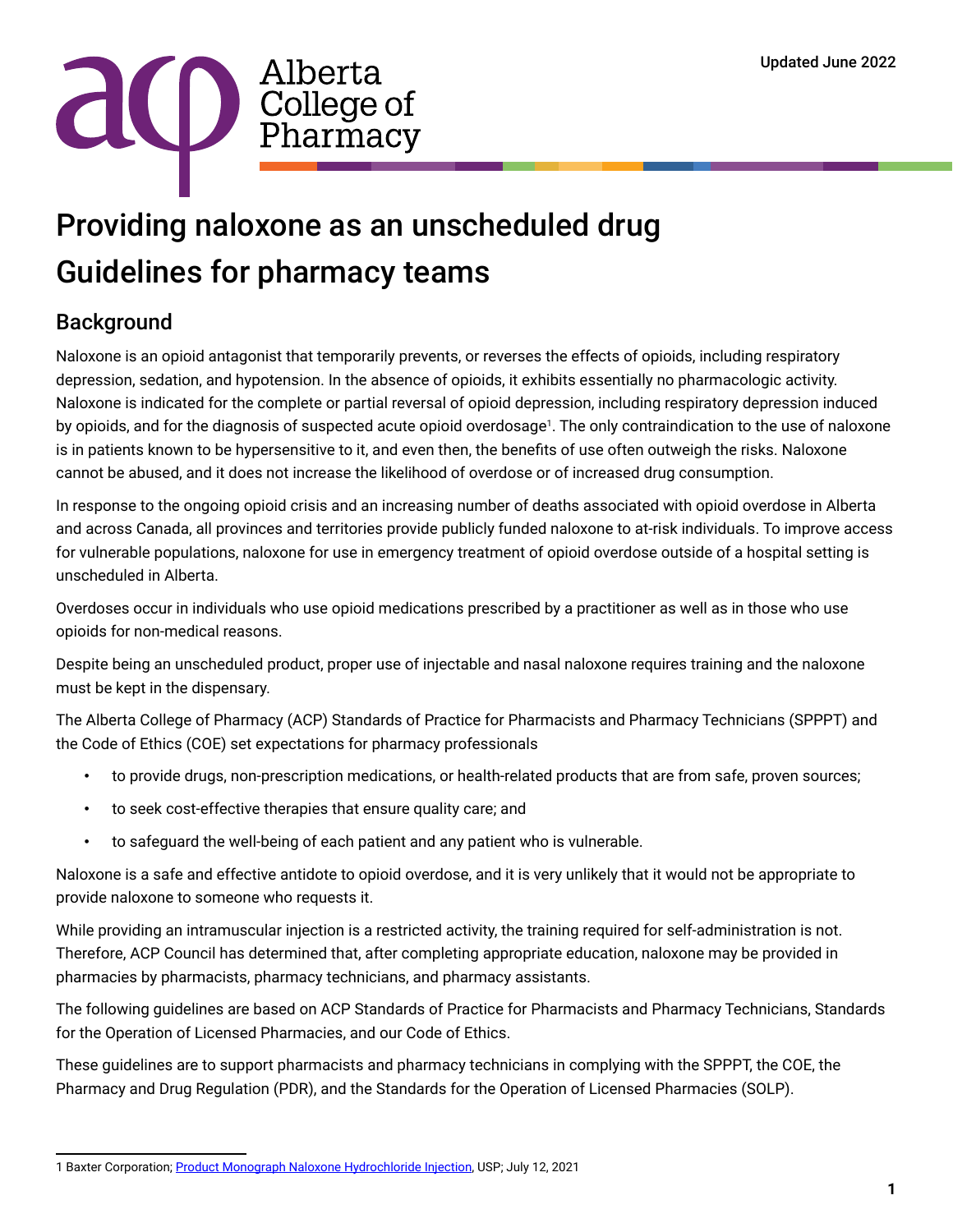### *Expectations for the use of the Standards and Guidelines*

#### **Standards**

Standards establish requirements. Standards use the language of "must." A regulated member must comply with each standard. Failure to comply with a standard may be considered unprofessional conduct.

#### Guidelines

Guidelines establish the professionally accepted means by which regulated members can achieve compliance with the standards. Guidelines use the language of "should." Guidelines are not recommendations; they establish the expected conduct of regulated members. A regulated member may only depart from a guideline if the regulated member can demonstrate that the regulated member

- achieved compliance with the applicable standard, and
- the member's departure from the guideline
	- did not detract from the safety, effectiveness, or appropriateness of patient care; or
	- did not undermine the integrity of the professions of pharmacists and pharmacy technicians.

Failure to comply with a guideline may be considered unprofessional conduct if the regulated member did not achieve compliance with the standard or if the departure from the guideline detracted from the quality of patient care or undermined the integrity of the professions of pharmacists and pharmacy technicians.

In general, mandatory requirements that are found in legislation or the SPPPT are noted by the use of the word "must" and are referenced to the relevant legislation. Guidelines reflecting practices that support adherence to the standard use the term "should".

This guideline notwithstanding, pharmacists and pharmacy technicians must always use their professional judgement when dealing with each unique individual and each situation and provide care accordingly.

## Guidelines for providing naloxone

- 1. Pharmacy team members, who provide naloxone, must have adequate training to effectively educate the individual receiving the naloxone<sup>2</sup>.
- 2. Pharmacy team members must respect the autonomy, privacy, and dignity of anyone requesting naloxone.
- 3. Pharmacy team members must ensure the individual being provided naloxone has sufficient information to enable them to receive the intended benefit of the drug therapy.
	- a. When naloxone is provided to an individual for the first time, a trained pharmacy team member should make every effort to start a dialogue with that person.
- 4. Pharmacy team members must identify when it is appropriate to refer an individual requesting naloxone to the pharmacist, another healthcare provider, or a harm reduction agency.
- 5. Pharmacists should consider circumstances when it is appropriate to offer an individual naloxone.
- 6. Pharmacy team members must inform individuals requesting naloxone of the options available to them to allow the individual to make an informed decision.

Additional information for pharmacy teams on interpreting these guidelines include the points outlined below.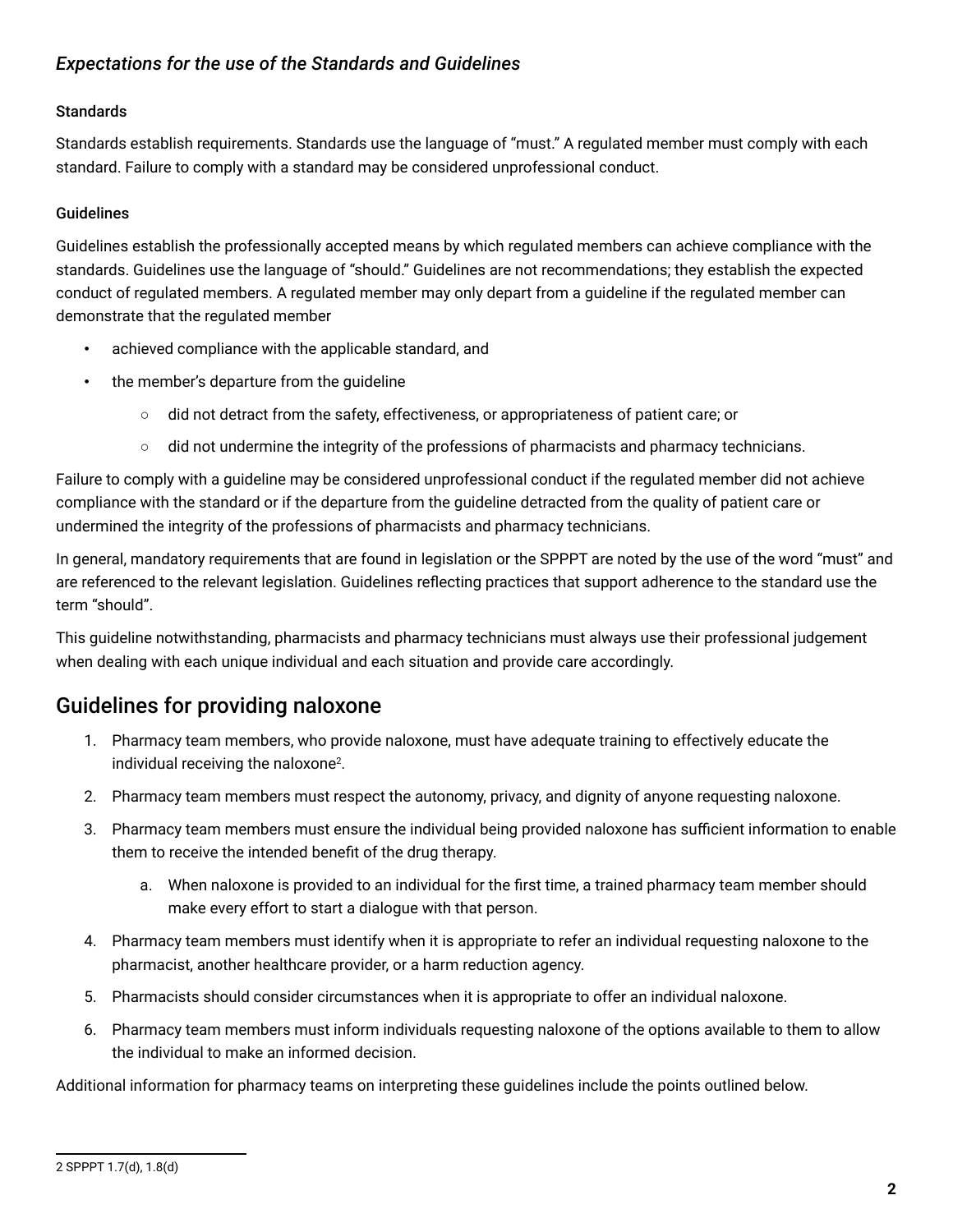## Additional interpretation

- 1. Pharmacy team members who provide naloxone must have adequate training to effectively educate the individual requesting the naloxone.
	- Licensees should ensure that each team member providing naloxone has completed the appropriate education and training required<sup>3</sup>.
	- Licensees should implement a process to supervise and monitor each team member and be confident in the abilities of the team member to competently deliver that service<sup>4</sup>.
	- Licensees should ensure that all team members consistently adhere to the relevant standards of practice and the Code of Ethics when providing naloxone<sup>5</sup>.
- 2. Pharmacy team members must respect the autonomy, privacy, and dignity of anyone requesting naloxone.
	- Licensees should ensure that all pharmacy team members understand and apply the principles of harm reduction<sup>6</sup>.
	- Pharmacy team members should protect everyone's privacy during any consultation and seek only information that is necessary and aligns with the individual's treatment goals<sup>7</sup>.
	- Pharmacy team members should treat individuals requesting naloxone in a non-judgemental manner that does not stigmatize or discriminate against them<sup>8</sup>.
	- Pharmacy team members should respect the right of an individual to accept or reject any treatment, care, or other professional services<sup>9</sup>.
	- Providing naloxone does not require the pharmacy team member to collect or document any personally identifying information, and this should not be required or documented unless the individual requests it.
- 3. Pharmacy team members must ensure the individual requesting naloxone has sufficient knowledge to receive the intended benefit of the drug therapy. When naloxone is provided to a person for the first time, pharmacy team members must make every effort to start a dialogue with that person.
	- Important information when providing naloxone includes, but is not limited to, the following:
		- how to identify an opioid overdose,
		- the importance of rescue breathing,
		- when to administer naloxone,
		- how to prepare the dose for administration by withdrawing the dose from the vial (injectable),
		- how to landmark on the thigh and administer an intramuscular injection (injectable),
		- when to use the second and third vial of naloxone, and
		- $\circ$  the importance of calling 911 for medical assistance due to the short half-life of the drug<sup>10</sup>.

<sup>3</sup> SOLP 3.5 and 3.6

<sup>4</sup> SOLP 6.1 and 6.2

<sup>5</sup> SOLP 1.1(b) and 1.1(c)

<sup>6</sup> SOLP 3.5

<sup>7</sup> COE principle 2(1), 4(5) and 4(6)

<sup>8</sup> COE principle 2(7)

<sup>9</sup> COE principle 2(5)

<sup>10</sup> [Alberta Health Services; Frequently Asked Questions for Pharmacists](https://www.albertahealthservices.ca/assets/healthinfo/mh/hi-amh-cbn-program-frequently-asked-questions-pharmacists.pdf)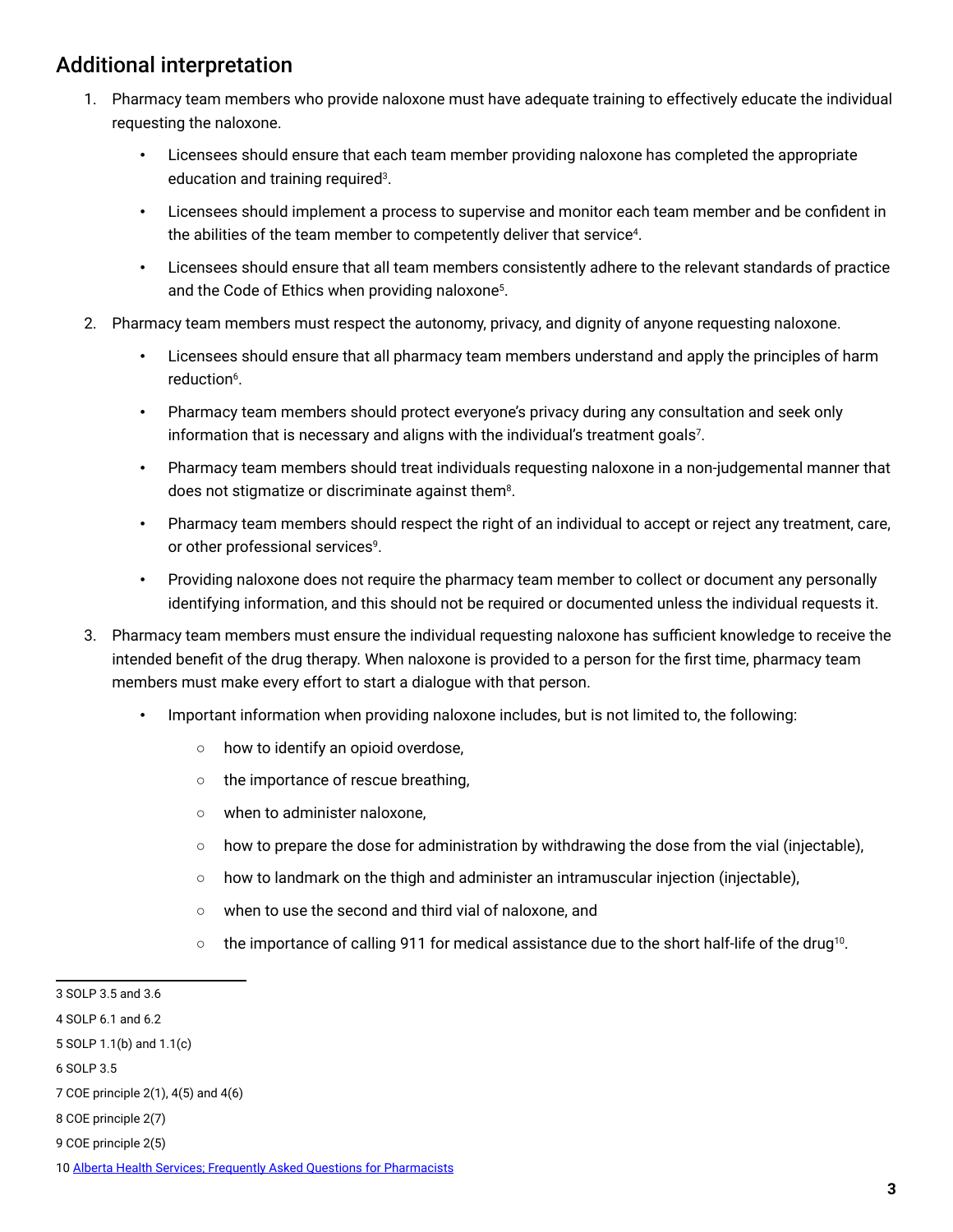- When naloxone is provided for the first time, pharmacy team members should make every effort to start a dialogue with the individual<sup>11</sup>.
	- Education from a trained pharmacy team member is important to ensure effective and safe use of the naloxone.
	- Written information should not replace a dialogue, if possible, but can be considered as a last resort if the individual refuses to accept training.
	- An individual's unwillingness to accept training should not result in a refusal to provide naloxone.
- 4. Pharmacy team members must identify when it is appropriate to refer an individual requesting naloxone to the pharmacist, another healthcare provider, or a harm reduction agency.
	- Licensees must ensure pharmacy technicians and pharmacy assistants are trained and instructed on when it is required to refer individuals receiving naloxone<sup>12</sup>.
	- A pharmacist should be available and accessible to anyone who wishes to obtain naloxone in a pharmacy<sup>13</sup>.
	- Pharmacy team members who are not regulated should be given clear direction, by the licensee, about the scope of their role and the limitations of their role within the pharmacy<sup>14</sup>.
	- Pharmacy technicians and pharmacy assistants should identify when it is appropriate to refer an individual receiving naloxone to a pharmacist. This includes, but is not limited to, when an individual
		- requests a dialogue with a pharmacist;
		- has a history of hypersensitivity to naloxone;
		- has questions that require therapeutic knowledge, clinical analysis, or assessment; or
		- meets any of the criteria listed in point #5 below15.
	- Pharmacy team members who provide naloxone kits should be familiar with harm reduction agencies and resources in their area and may direct individuals to contact Alberta Health Link at 811 or the AHS 24 Hour Addictions Helpline (1-866-332-2322).

11 SPPPT 2.1, 2.2, and 8.3(d) 12 SOLP 3.15 13 PDR 11.1 14 SPPPT 20.6; SOLP 3.5 and 3.8 15 SPPPT 1.7(e), 1.8(e); SOLP 3.15 and 3.16 16 SPPPT 4.1(a)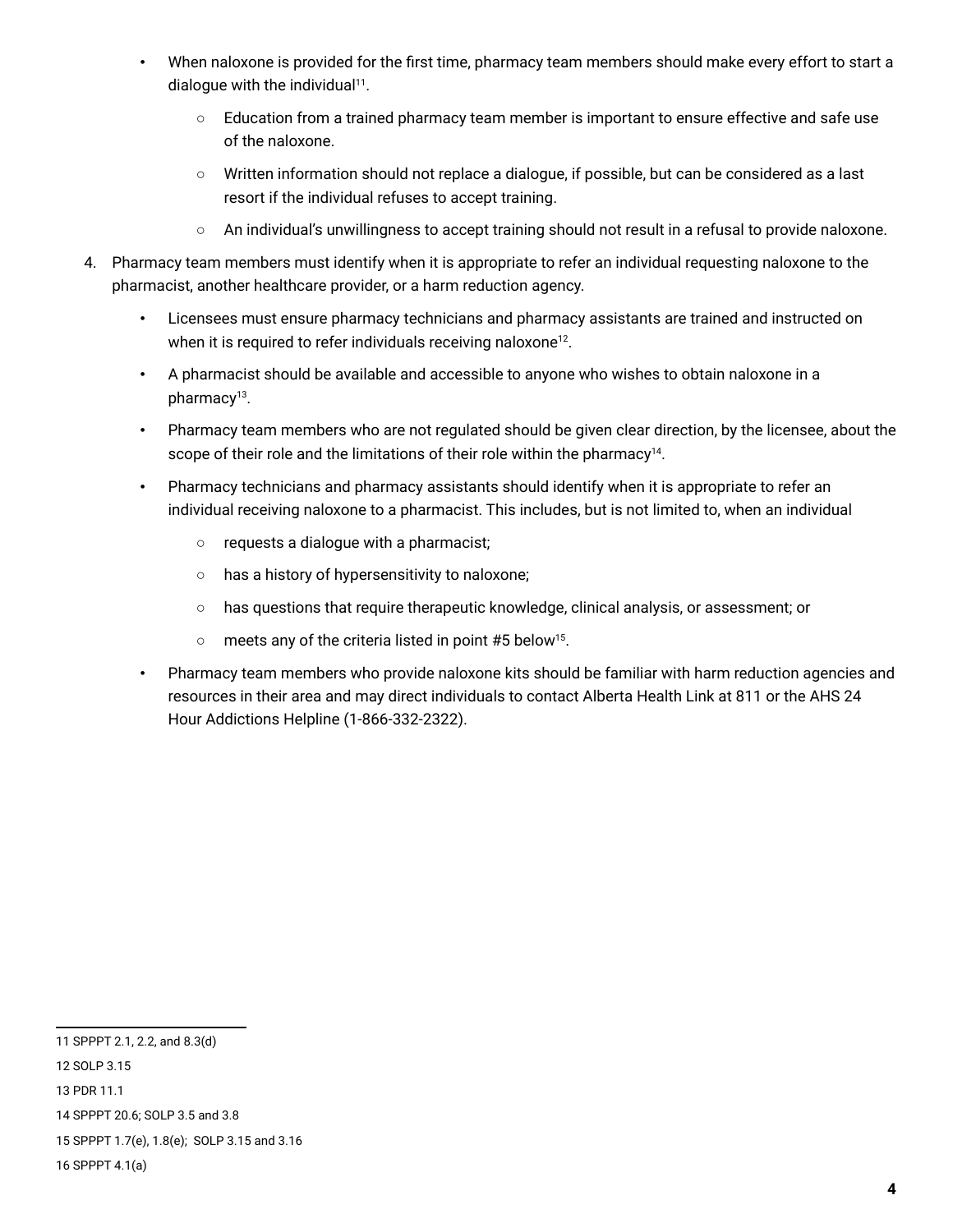- 5. Pharmacists should consider circumstances when it may be appropriate to offer naloxone to individuals they determine to be at risk of an overdose<sup>16</sup>.
	- In addition to requests from individuals for naloxone, pharmacists should consider offering naloxone to individuals, who through their assessment, they have identified may be at risk. This includes, but is not limited to, individuals
		- using chronic opioid therapy,
		- receiving large quantities or high doses of opioid medications,
		- with a history of overdose,
		- being actively treated for addiction,
		- with a history of addiction, or
		- determined to be at risk of addiction or misuse.
- 6. Pharmacy team members must inform individuals requesting naloxone of the options available to them to allow the individual to make an informed decision.
	- Pharmacists and pharmacy technicians have a responsibility to make individuals aware of any applicable publicly funded programs available to them before offering an alternative that is not included in the public programs<sup>17</sup>.